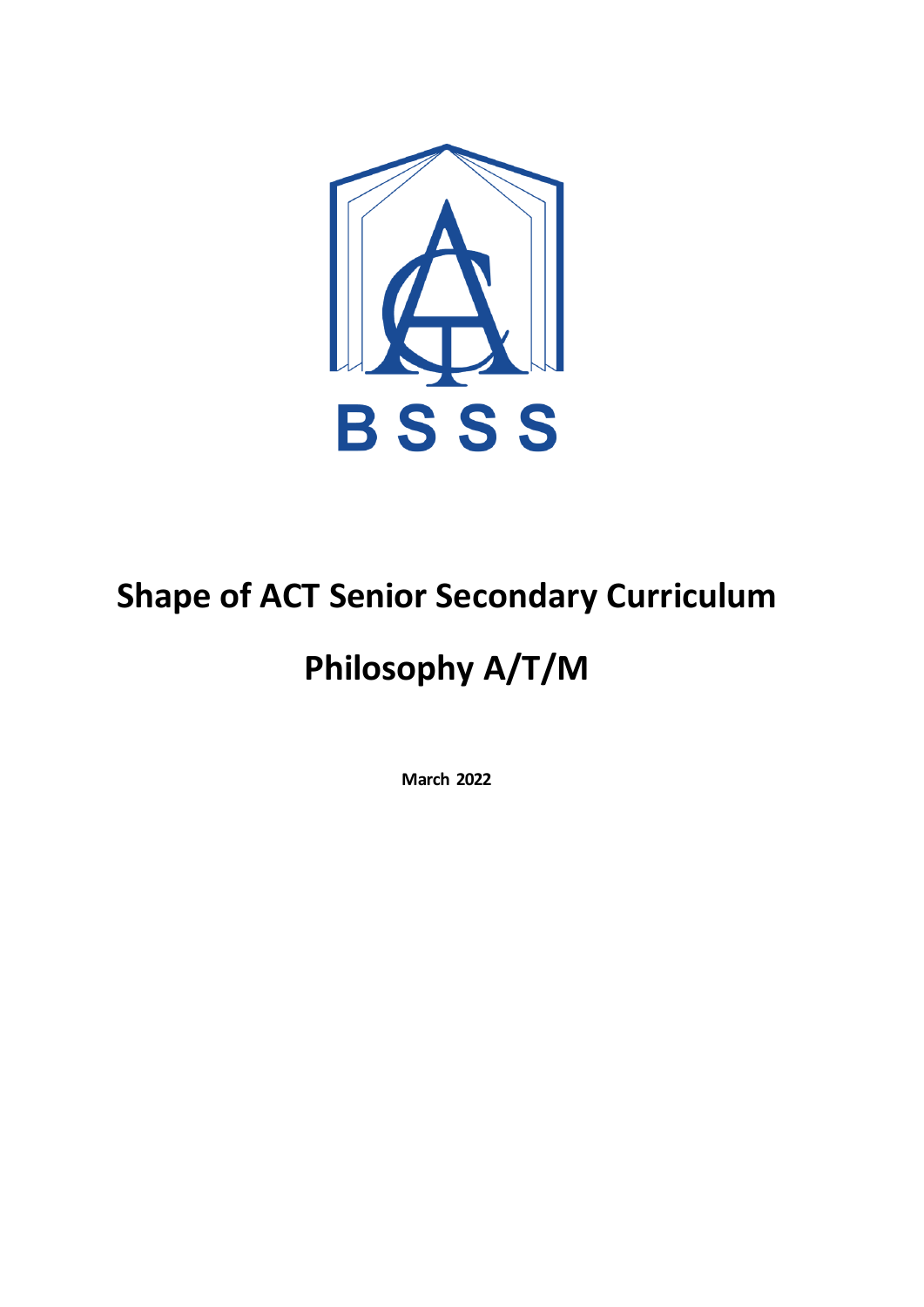# **Table of Contents**

| 2.             |  |  |
|----------------|--|--|
| 3.             |  |  |
| $\mathbf{4}$ . |  |  |
| 5.             |  |  |
| 6.             |  |  |
| 7.             |  |  |
| 8.             |  |  |
| 9.             |  |  |
| 10.            |  |  |
|                |  |  |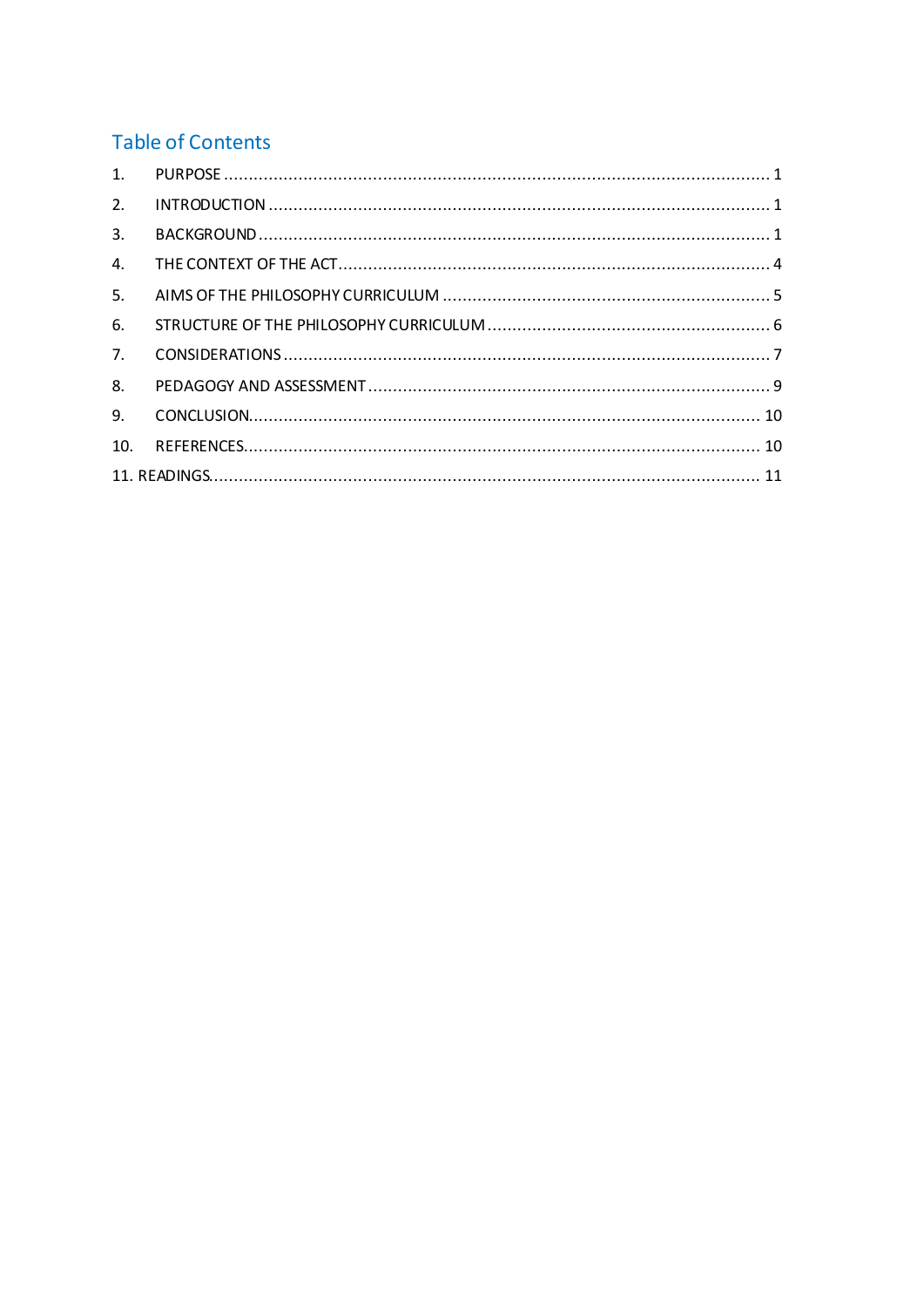# <span id="page-2-0"></span>**1. PURPOSE**

- **1.1** The *Shape of ACT Senior Secondary Curriculum: Philosophy* will guide the writing of the *Philosophy A/T/M* course.
- **1.2** This paper has been prepared in consultation with Professor Christian Barry of the Australian National University and the deliberations of the *Shape of ACT Senior Secondary Curriculum: Philosophy* writing panel.
- **1.3** The paper should be read in conjunction with The Shape of the ACT Senior Secondary Curriculum located at: *[http://www.bsss.act.edu.au/curriculum/bsss\\_course\\_development\\_consultation](http://www.bsss.act.edu.au/curriculum/bsss_course_development_consultation)*

# <span id="page-2-1"></span>**2. INTRODUCTION**

**2.1** The *Philosophy* course will be the basis of planning, teaching, learning and assessment in ACT senior secondary schools.

# <span id="page-2-2"></span>**3. BACKGROUND**

- **3.1** The ACT Board of Senior Secondary Studies is reviewing the Philosophy curriculum in the fiveyear course development cycle of improvement and renewal.
- **3.2** All courses under development are required to meet Board design specifications and to align with Board requirements for the senior secondary curriculum. These specifications align with ACARA course design specifications and provide teachers with flexibility to plan, teach and assess according to the needs and interests of their students.
- **3.3** The *Philosophy* course isto be redeveloped under the Humanities and Social Science Framework rather than under a *Philosophy Framework* located at: *[http://www.bsss.act.edu.au/\\_\\_data/assets/pdf\\_file/0017/437300/Humanities\\_and\\_Social\\_Scie](http://www.bsss.act.edu.au/__data/assets/pdf_file/0017/437300/Humanities_and_Social_Sciences_Framework.pdf) [nces\\_Framework.pdf](http://www.bsss.act.edu.au/__data/assets/pdf_file/0017/437300/Humanities_and_Social_Sciences_Framework.pdf)*

Philosophy aims to make sense of the human condition and the world. They "examine what it means to be human and… ask questions about society and its influences"(HASS Framework) and "deal logically and critically with what can be subjective, complex and imperfect information" (HASS Framework). Philosophy student will undertake critical textual analysis, argumentation, and critical inquiry similar to other HASS subjects such as *Religion, Global Studies* and *History.* If philosophy is the 'Love of Wisdom' and students engage in the search for wisdom, students having some success in that search will be, as the *HASS Framework* suggests, well equipped for living their own lives well.

The rationale for this framework describes Humanities and Social Sciences (HASS):

*Humanities and Social Sciences is the study of how people process and document the human experience and their place in it. It seeks to empower students to better understand humankind, society, and culture, and communicate ideas for the future. Humanities and Social Sciences examines what it means to be human and to ask questions about society and its institutions.*

*By analysing how people have tried to make moral, spiritual, and intellectual sense of the world, it promotes empathy and understanding. It also requires students to deal critically and logically with what can be subjective, complex, and imperfect information.*

*Humanities and Social Sciences courses provide a context for the contemporary world and a framework for students to assess possible, probable, and preferred futures critically and creatively for themselves, and the world in which they live. It empowers students to make informed and reasoned decisions for the public good as citizens of a culturally diverse, complex, and interdependent world.*

*The study of Humanities and Social Sciences promotes well-rounded, thinking, analytical young citizens equipped for the demands of the 21st century globalised world.*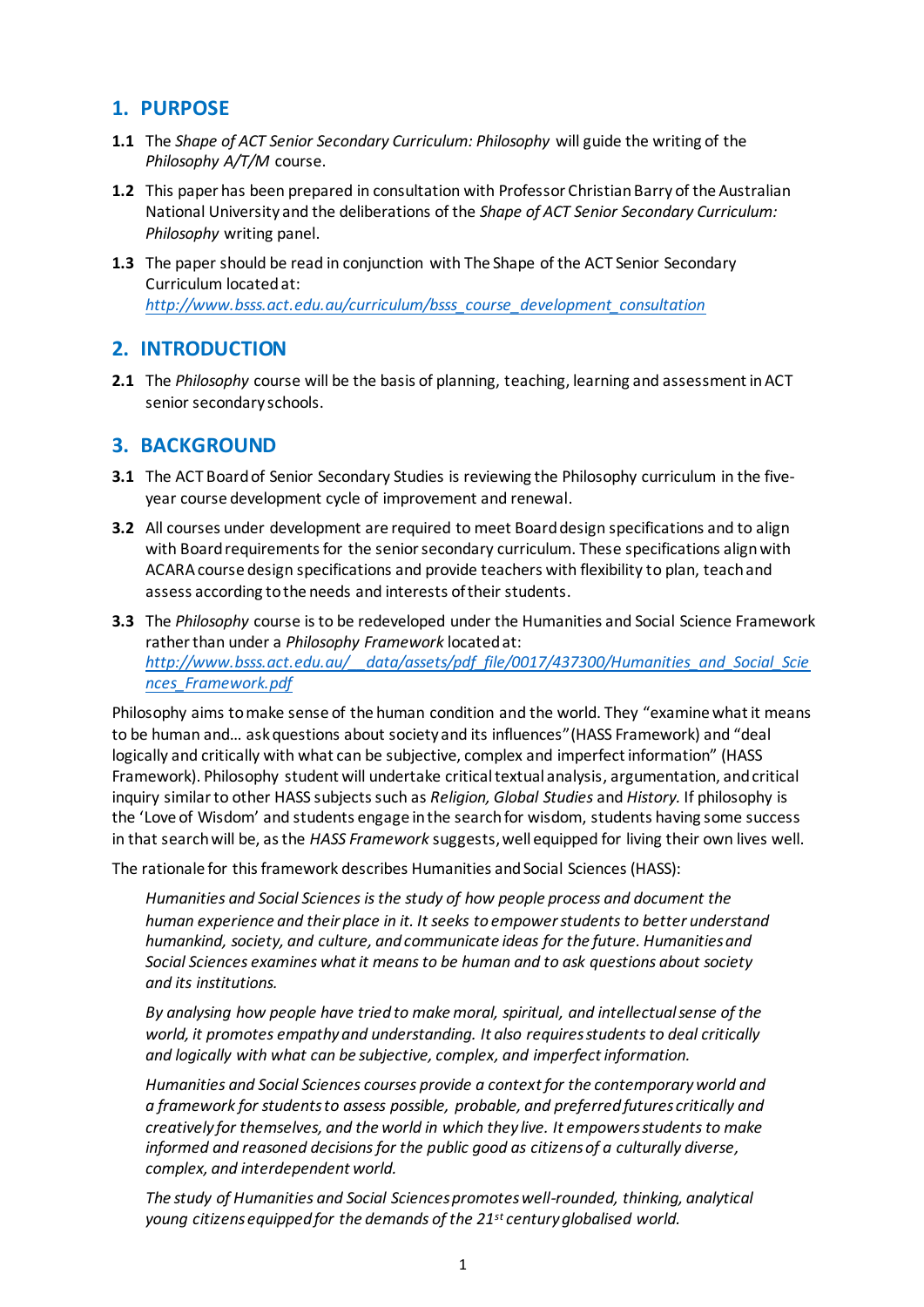*Courses written under this framework focus on concepts from a discipline or draw ideas from a number of disciplines. The analytical, critical and communication skills taught in Humanities and Social Sciences will be valuable for future study, work, or profession.* (p.5)

- **3.4** All courses based on this framework should enable students to:
	- compare and contrast theories, concepts, and principles
	- critically analyse concepts, principles, ideas, and change
	- synthesise different interpretations, representations, and perspectives
	- evaluate significance of information, processes, and concepts
	- apply critical and creative thinking skills
	- reflect on own thinking and learning
	- communicate creatively and critically in a range of modes for a variety of purposes.
- **3.5** Concepts from the Humanities and Social Sciences Framework (page 6) build on ACARA's F-10 Humanities and Social Sciences curriculum:
	- identity
	- society
	- change
	- culture
	- environment
	- relationships
	- empathy
	- responsibility
	- values.
- **3.6** All courses of study for the ACT Senior Secondary Certificate should enable students to develop essential capabilities for twenty-first century learners. The Australian Curriculum General Capabilities comprise an integrated and interconnected set of knowledge, skills, behaviours, and dispositions that students develop and use in their learning across the curriculum. While developing all capabilities, in particular, the *Philosophy* course will engage with the capabilities of Creative and Critical Thinking, Intercultural Understanding, Ethical Understanding, and Literacy.

The General Capability of Critical and Creative Thinking will be developed by *Philosophy* through the critical examination of theories, perspectives, texts, and arguments. In developing creative and logical solutions to problems in Philosophy, and in framing ideas clearly and coherently, students will become adept and logical thinkers, which is a fundamental skill applicable to all contexts.

*In the Australian Curriculum, students develop capability in critical and creative thinking as they learn to generate and evaluate knowledge, clarify concepts and ideas, seek possibilities, consider alternatives, and solve problems. Critical and creative thinking involves students thinking broadly and deeply using skills, behaviours, and dispositions such as reason, logic, resourcefulness, imagination, and innovation in all learning areas at school and in their lives beyond school.*

*[https://www.australiancurriculum.edu.au/f-10-curriculum/general-capabilities/critical](https://www.australiancurriculum.edu.au/f-10-curriculum/general-capabilities/critical-and-creative-thinking/)[and-creative-thinking/](https://www.australiancurriculum.edu.au/f-10-curriculum/general-capabilities/critical-and-creative-thinking/)*

The General Capability of Intercultural Understanding will be developed by their engagement with diverse perspectives, the philosophy of different cultural contexts, and in critically analysing and reflecting on their own place within a dynamic and changing world.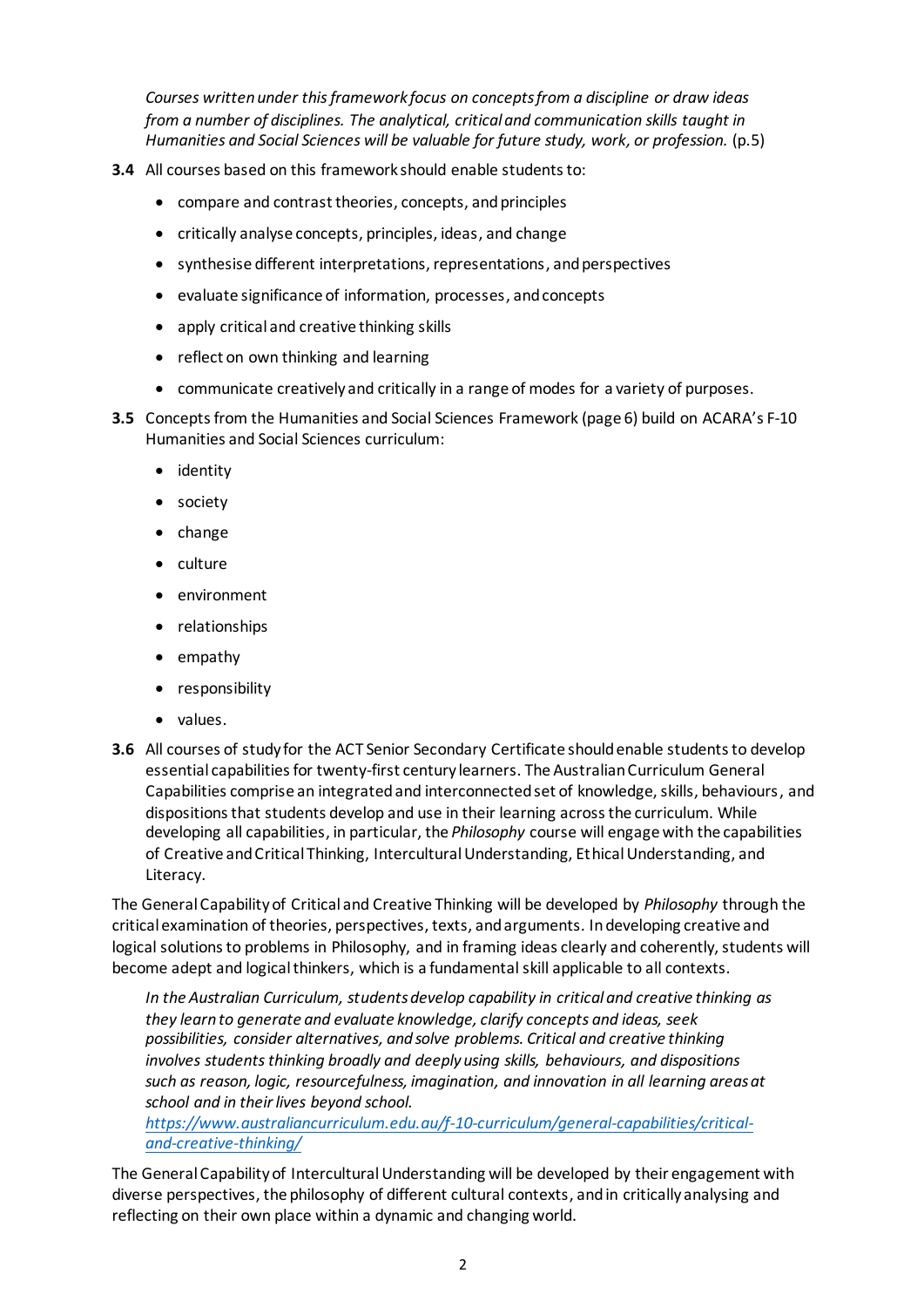*Students develop intercultural understanding as they learn to simultaneously deconstruct and value their own cultures, languages, and beliefs, and those of others. They come to understand how personal, group and national beliefs and identities are shaped and reshaped over time, and thus the variable and changing nature of culture. Intercultural understanding involves students learning about and engaging with diverse cultures in ways that recognise commonalities and differences, create connections with others and cultivate mutual respect.*

*[https://www.australiancurriculum.edu.au/f-10-curriculum/general](https://www.australiancurriculum.edu.au/f-10-curriculum/general-capabilities/intercultural-understanding/)[capabilities/intercultural-understanding/](https://www.australiancurriculum.edu.au/f-10-curriculum/general-capabilities/intercultural-understanding/)*

Students in *Philosophy* will engage with the General Capability of Ethical Understanding by engaging with the formal study of Ethics. They will learn to apply a rigorous reasoning process to assessing ethical problems and become adept at interpreting ethical propositions. In doing so they will engage logically and thoughtfully with significant ethical questions that divide and unite people and impact on their world locally, nationally, regionally, and globally.

*In the Australian Curriculum, students develop ethical understanding as they identify and investigate the nature of ethical concepts, values, and character traits, and understand how reasoning can assist ethical judgement. Ethical understanding involves students building a strong personal and socially oriented ethical outlook that helps them to manage context, conflict, and uncertainty, and to develop an awareness of the influence that their values and behaviour have on others … As students engage with the elements of Ethical Understanding in an integrated way, they learn to recognise the complexity of many ethical issues. They develop a capacity to make reasoned ethical judgements through the investigation of a range of questions drawn from varied contexts in the curriculum. [https://www.australiancurriculum.edu.au/f-10-curriculum/general-capabilities/ethical](https://www.australiancurriculum.edu.au/f-10-curriculum/general-capabilities/ethical-understanding/)[understanding/](https://www.australiancurriculum.edu.au/f-10-curriculum/general-capabilities/ethical-understanding/)*

Students in *Philosophy* will engage with the General Capability of Literacy by critically analysing text and the precise and nuanced use of words in complex Philosophical texts. Their literacy will be developed in encountering some of the most complex and difficult examples of English expression ever written. Their productive literacy will be further developed in attempting to communicate complex and subtly nuanced ideas accurately and clearly.

*In Philosophy, students become literate as they develop the knowledge, skills, and dispositions to interpret and use language confidently for learning and communicating in and out of school and for participating effectively in society. Literacy involves students listening to, reading, viewing, speaking, writing, and creating oral, print, visual and digital texts, and using and modifying language for different purposes in a range of contexts. Literacy encompasses the knowledge and skills students need to access, understand, analyse, and evaluate information, make meaning, express thoughts and emotions, present ideas, and opinions, interact with others and participate in activities at school and in their lives beyond school.*

<https://www.australiancurriculum.edu.au/f-10-curriculum/general-capabilities/literacy/>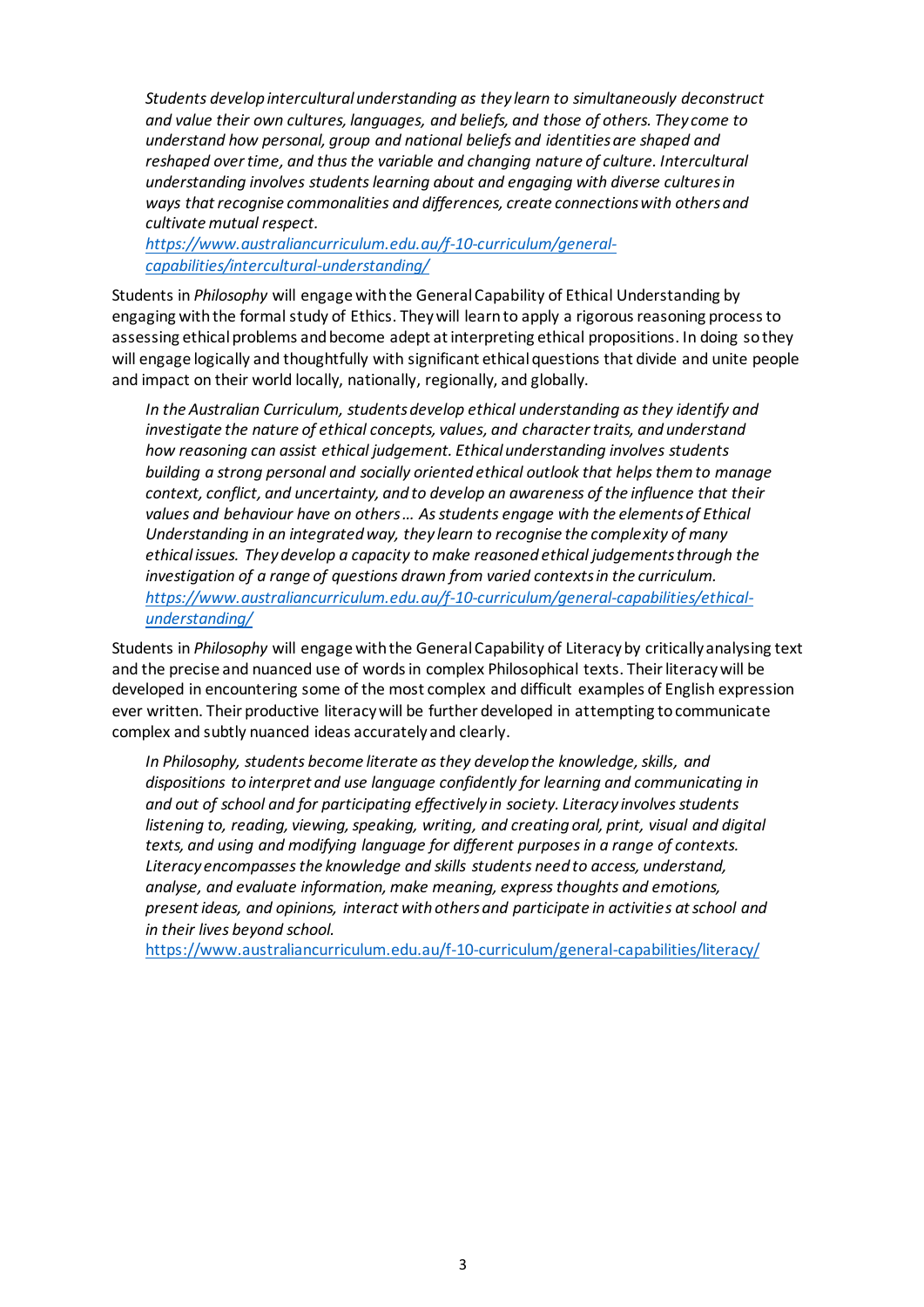# <span id="page-5-0"></span>**4. THE CONTEXT OF THE ACT**

- **4.1** Courses of study for the ACT Senior Secondary Certificate:
	- provide a variety of pathways, to meet different learning needs and encourage students to complete their secondary education
	- enable students to develop the essential capabilities for twenty-first century learners
	- empower students as active participants in their own learning
	- engage students in contemporary issues relevant to their lives
	- foster students' intellectual, social, and ethical development
	- nurture students' wellbeing, and physical and spiritual development
	- enable effective and respectful participation in a diverse society.
- **4.2** Each course of study:
	- comprises an integrated and interconnected set of knowledge, skills, behaviours, and dispositions that students develop and use in their learning across the curriculum
	- is based on a model of learning that integrates intended student outcomes, pedagogy, and assessment
	- outlines teaching strategies which are grounded in learning principles and encompass quality teaching
	- promotes intellectual quality, establishes a rich learning environment, and generates relevant connections between learning and life experiences
	- provides formal assessment and certification of students' achievements.
- **4.3** In consideration of the ACT context, and in response to contemporary research and literature, a Philosophy course should include:
	- a student-centred pedagogical approach
	- diverse philosophical perspectives, including an awareness of their strengths and limitations
	- a grounding in traditional and contemporary philosophical writing and methodologies from a range of traditions and schools
	- the educational needs of young people with respect to investigating the challenges facing individuals and society
	- the Humanities and Social Sciences Framework and Achievement Standards
	- the needs of different schools and sectors (government and non-government)
	- fostering reflection on meaning, self, ethics, and our role in the world
	- creating understanding about, and proposing solutions to, problems using philosophical ideas
	- developing the capacity to explore ideas and test propositions constructively and respectfully in verbal and written formats
	- developing skills in research and academic integrity.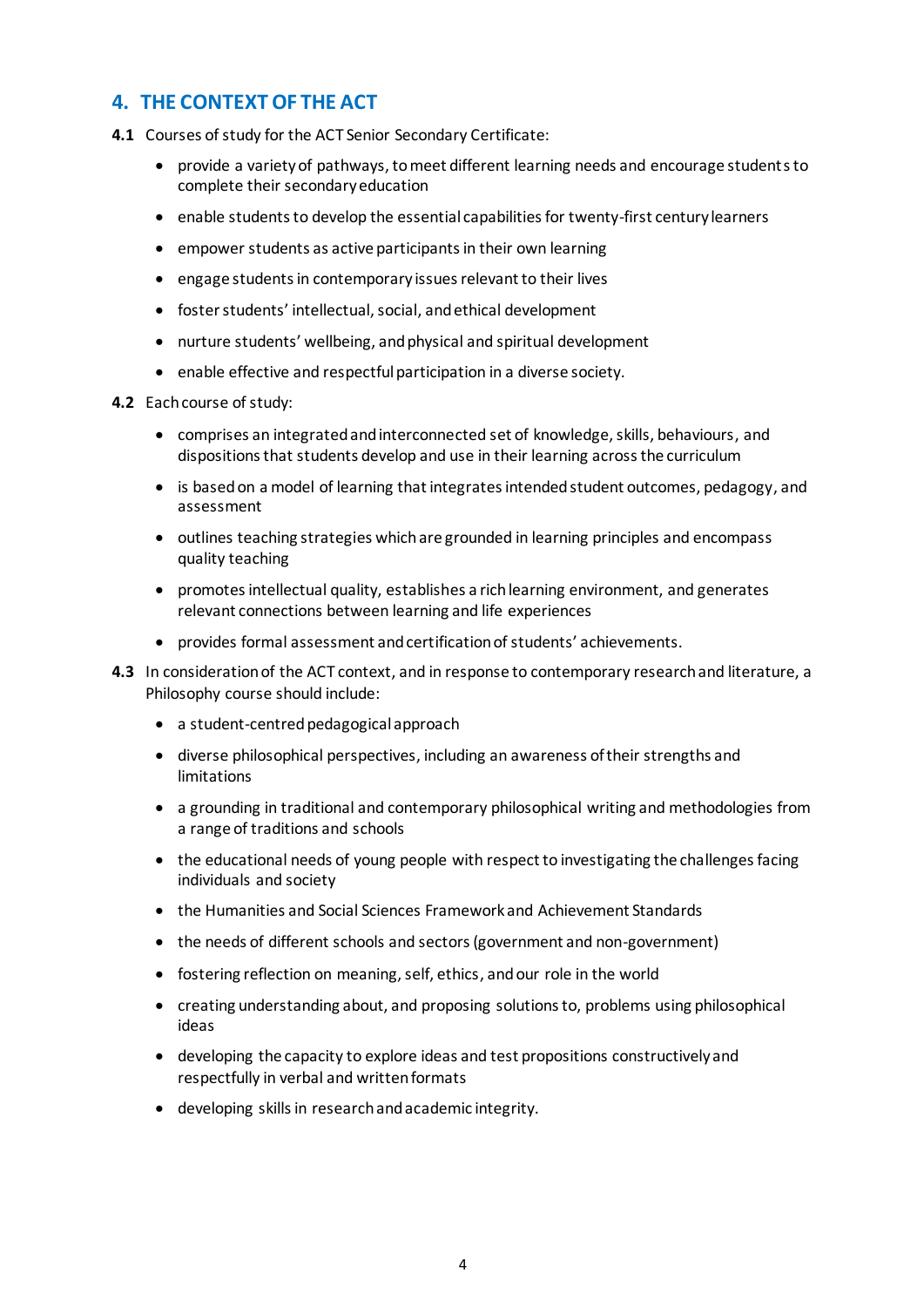# <span id="page-6-0"></span>**5. AIMS OF THE PHILOSOPHY CURRICULUM**

Philosophy is the study of the nature of the human condition and of the world. "The aim is to deepen understanding. The hope is that by doing philosophy we learn to think better, to act more wisely, and thereby help to improve the quality of all our lives." (Worley, P., 2021) Similarly, the University of Melbourne defines Philosophy as "the critical examination of big questions – foundational questions – about the nature of the world and our place in it." But these are not entirely abstract and opaque questions without relevance to students lives.

As Stanford University Department of Philosophy argues "Philosophy should be engaged and applied, addressing questions as they arise in the real world and within the practices of other disciplines."(Stanford University, 2021) As such, this course aims to provide opportunities for deep learning and critical thinking about self, other and the world, allowing for students to engage with myriad experiences and perspectives, whilst developing philosophical tools to both think about and propose solutions to local and global problems.

The current *Philosophy 2018-2022* course has been largely successful with providing students access to a wide range of ideas in developing their capacities to live examined lives and approach their world critically. Feedback suggest that the course might be strengthened in two ways. One area for improvement proposed in the new course is to engage with a greater range of perspective and options, including but not restricted to Western, First Nations Australian, and Asia-Pacific traditions.

Engaging with other traditions and ideas is intended to expand the cultural and global understanding of our students and to allow students from a wide range of cultures to see themselves in the curriculum. The second area for improvement is proposed that the units will be more open in their nomenclature and specifications to allow for greater choices from the array of domains of philosophical inquiry in programs of learning developed by students and teachers.

It is then proposed that the Philosophy course aimsto teach students to apply philosophical ideas and methods as tools to understand the problems and concerns in their lives, and to interrogate their own convictions. The course will aim to interrogate social epistemologies, philosophical ideas, and public argumentation to give students opportunities to reflect on and test their own beliefs using critical and creative thinking skills. For example, the prevalence of anxiety and mental illness besetting young people suggests the value of providing students access to the rich philosophical tradition exploring happiness and the Good Life. Units organised around addressing questions of deep interest to students as the focus will engage students in meaningful debate and encourage them to examine and use of the ideas of their predecessors. This will empower them to 'stand on the shoulders of giants' in building meaning, selfhood and well-reasoned beliefs.

The Philosophy course aims to develop:

- an understanding of a range of philosophical ideas from diverse traditions and their respective strengths and limitations
- an understanding of philosophical methodologies
- an understanding of the assumptions, philosophical basis, methodology, evidence, and argument that make up a philosophical proposition
- a philosophical approach to investigating problems
- ethical understanding to clarify beliefs and practise active citizenship
- intercultural understanding by examining other traditions and by interrogating categories and propositions that undermine understanding
- literacy and numeracy skills in reading and producing complex texts
- collaboration and communication skills in engaging constructively in dialogue with others to learn and reflect on ideas
- skills in how to conduct research, communicate research findings, and collaborate effectively.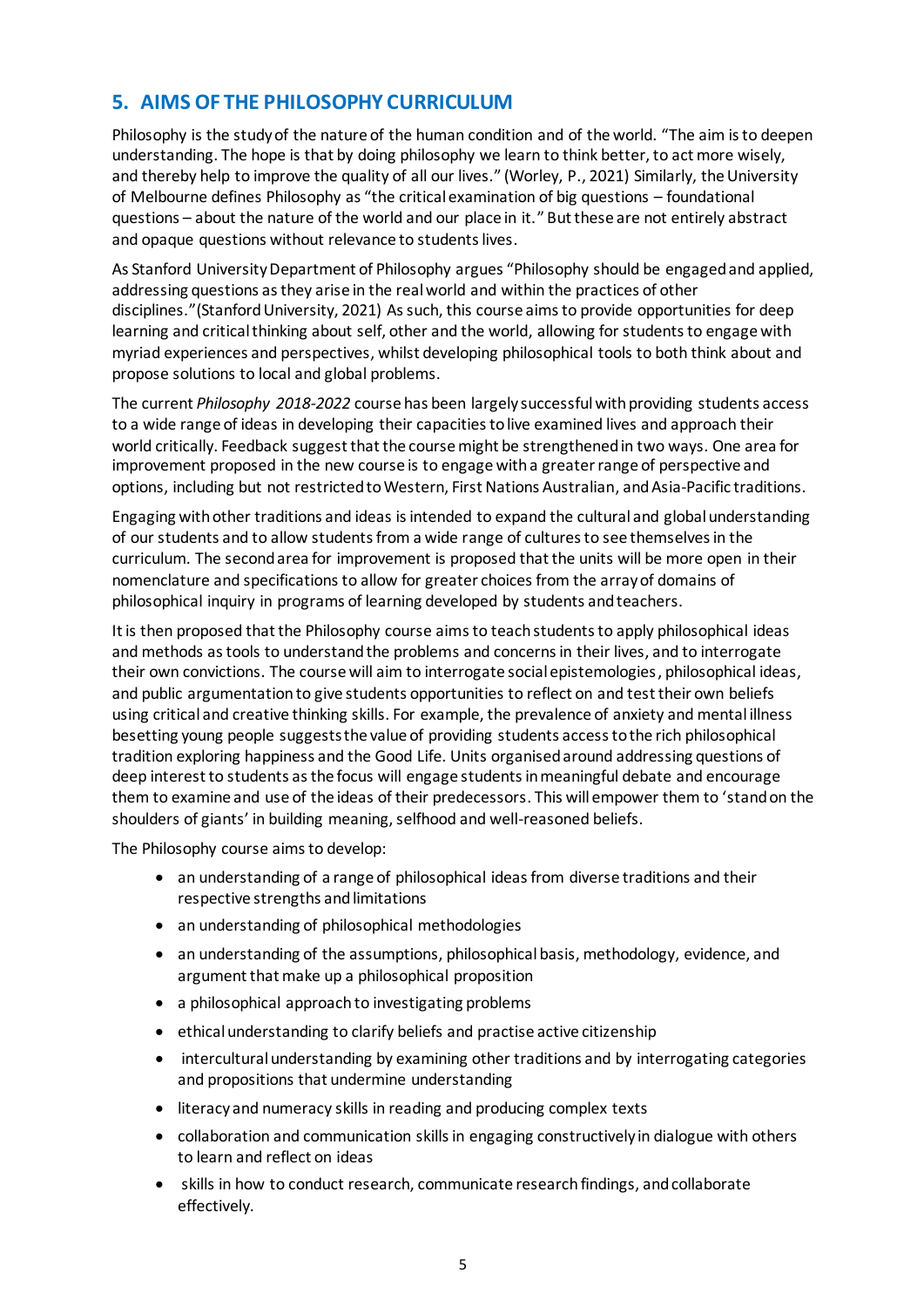# <span id="page-7-0"></span>**6. STRUCTURE OF THE PHILOSOPHY CURRICULUM**

With a focus on developing an understanding of the world around them, students study philosophical ideas and methodologies. Students will be empowered to pursue their own lines of inquiry and be able to ask and begin to answer questions of interest to them.

#### **RATIONALE**

Philosophy empowers students to understand themselves and the world. They investigate the challenges faced by individuals and society and interrogate approaches used to address, and propose solutions to, those challenges. Students critically analyse and deploy philosophical ideas from a range of periods and cultures to understand those problems and critique acceptedwisdoms and arguments about solutions.

Students refine analytical and critical thinking skills and learn to question and challenge assumptions about the world around them Students develop thinking research, andliteracy and skills that allow them to evaluate, apply, and communicate philosophical ideas and their conclusions about self, life, and the world logically and coherently.

Philosophical skills, knowledge and understanding support students to become engaged, active, and reflexive citizens. As such, the study of Philosophy provides knowledge, skills and understanding to interpret and change the world, and can be utilised in a wide range of pathways, and for living an examined life.

#### **UNITS**

#### The units may be delivered in any order.

#### **Knowledge and Knowing**

Students investigate and interrogate the nature of knowledge, its assumptions, and foundations. They evaluate claims to knowledge in a variety of academic and popular contexts. Students critically analyse the epistemologies of knowledge claims by applying established epistemological arguments and their own insights and propositions, including logic and First Nations Australian epistemologies. Students apply their understanding and critical and logical thinking to propose solutions to epistemological problems and communicate their insights. They develop constructive and critical dialogue with other people, existing scholarship, and popular epistemologies to address the perspectives and ideas of others and reflect on their own understanding of truth, knowledge, and wisdom.

#### **Existence and Reality**

In this unit, students explore the nature of existence and reality. They interrogate the philosophical notions of existence and reality by drawing on philosophies from a range of traditions, including Metaphysics. Students examine their assumption of their own existence, and that of others, and apply their experience of this existence to evaluate universal claims about the fundamental nature of how they exist and the reality that they exist in, including notions of origin, self, transformation, and death. Students synthesise their learning of philosophies of existence and reality in critical and creative dialogues with other perspectives, both academic and non-academic. They develop skills relevant to forming philosophical positions, including research, reflection, critical and logical thinking, and clear expression of logical argument.

#### **Construction and Application of Value**

In this unit, students explore the nature of value, including theories of Ethics and Aesthetics. They apply these philosophies to universal and particular human dilemmas and consider the significance and effects of their conclusions. They critically analyse the validity of individual and collective, decision making. They develop skills relevant to forming philosophical positions concerning value, including research, reflection, critical and logical thinking, and the clear expression of arguments. Students refine their own values and their justification of these commitments.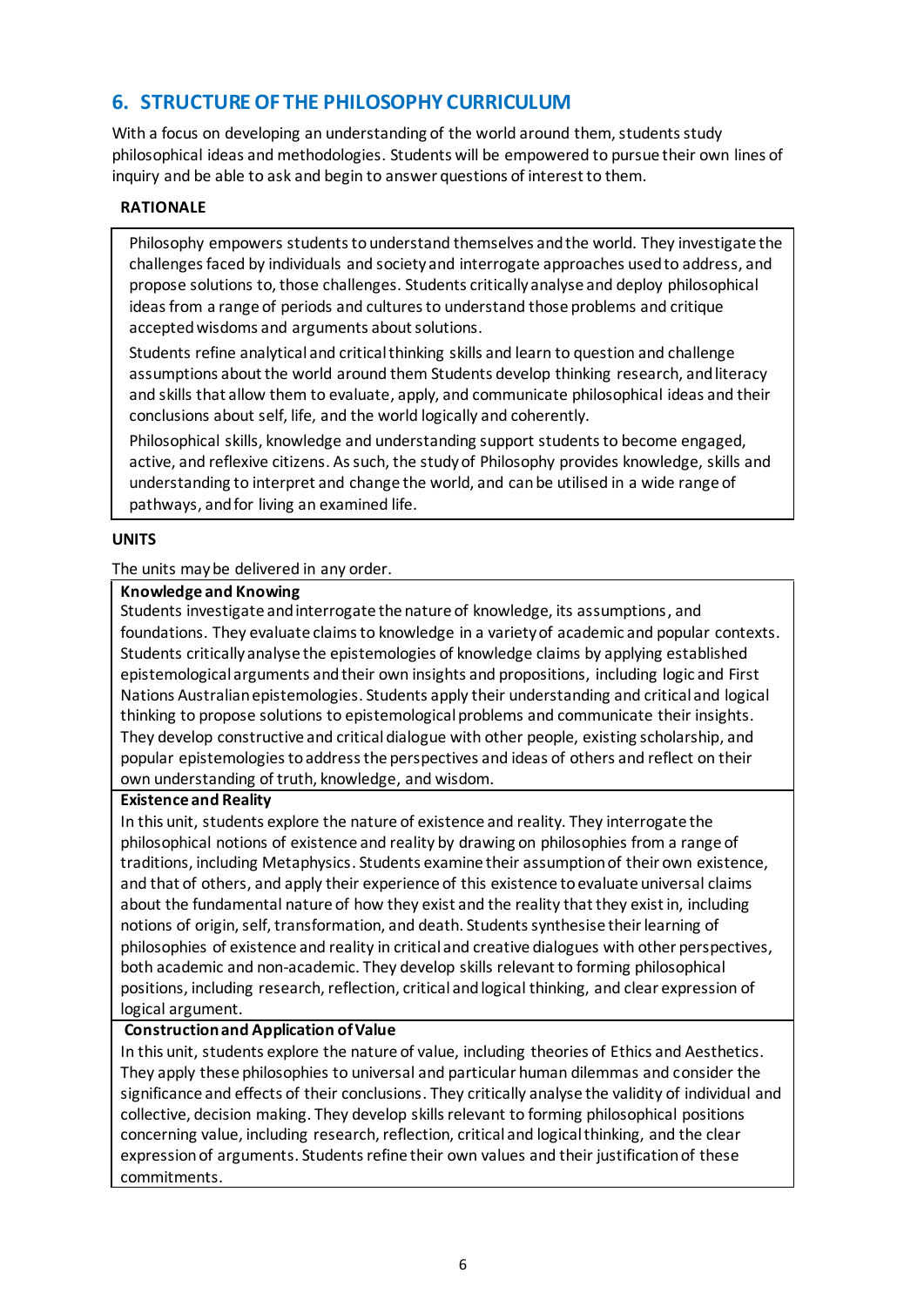#### **Philosophy in the World**

Students investigate issues in the world, applying philosophical theories and methods to better understand the beliefs, judgements and thinking of the actors involved, and to assist in the construction of their own robust and well-informed beliefs. Students relate the issues to their own lived experience to find parallels and give practical insights into their own behaviour, assumptions and thinking. They develop skills relevant to forming philosophical positions on contemporary issues, including research, reflection, critical and logical thinking, and clear expression of arguments. They undertake constructive philosophical dialogue with other students, existing scholarship, and members of their communities, to test their conclusions about these contemporary issues and develop broader perspectives.

### **Independent Study**

An Independent Study unit has an important place in senior secondary courses. It is a valuable pedagogical approach that empowers students to make decisions about their own learning. An Independent Study unit can be proposed by an individual student for their own independent study and negotiated with their teacher. The program of learning for an Independent Study unit must meet the unit goals and content descriptions as they appear in the course.

Students must have studied at least **THREE** standard 1.0 units from this course. An Independent Study unit requires the principal's written approval. Independent Study units are only available to individual students in Year 12. Principal approval is also required for a student in Year 12 to enrol concurrently in an Independent unit and the third 1.0 unit in a course of study.

# <span id="page-8-0"></span>**7. CONSIDERATIONS**

## **7.1 Incorporating a futures orientation**

*Philosophy* equips students to engage in the world in which they live and supports their understanding of multiple experiences of the contemporary world. This aligns with the aim of the Alice Springs Mparntwe Education Declaration, which callsfor students to be "active and informed members of the community." Students undertaking *Philosophy* focus on a course of study that enablesthem to engage with and understand their world and the multiple paths that a global world offers them.

## **7.2 Philosophy curriculum**

The *Philosophy* curriculum retains an important place in the ACT senior secondary curriculum. The curriculum fosters higher order thinking and the skills of critical understanding that equips students to take an active part in democratic discussion and interrogate Australia's place and role in the world. They will better understand the nature, scope, and personal connection to global issues.

*Philosophy* provides a pathway to tertiary education by developing discipline specific concepts, content, knowledge, and skills. It also develops the capacity for active citizenship that empowers students to become engaged with the broader community.

The *Philosophy* course, in developing student capacity to undertake and understand research methodologies, is consistent with calls from the OECD in the *OECD Learning Framework 2030* that students must take agency in their learning:

*Learning requires the activity and initiative of the learner – it requires the learner's agency. Active learning implies a shift from being a passive recipient of knowledge to being an active agent in the learning process. (OECD, 2018, p.2)*

In this course students will have the opportunity to engage in meaningful learning on topics of significance to them. Students, in developing knowledge and agency to learn about questions of importance to them, will take the first step in 'being the change they want to see in the world'.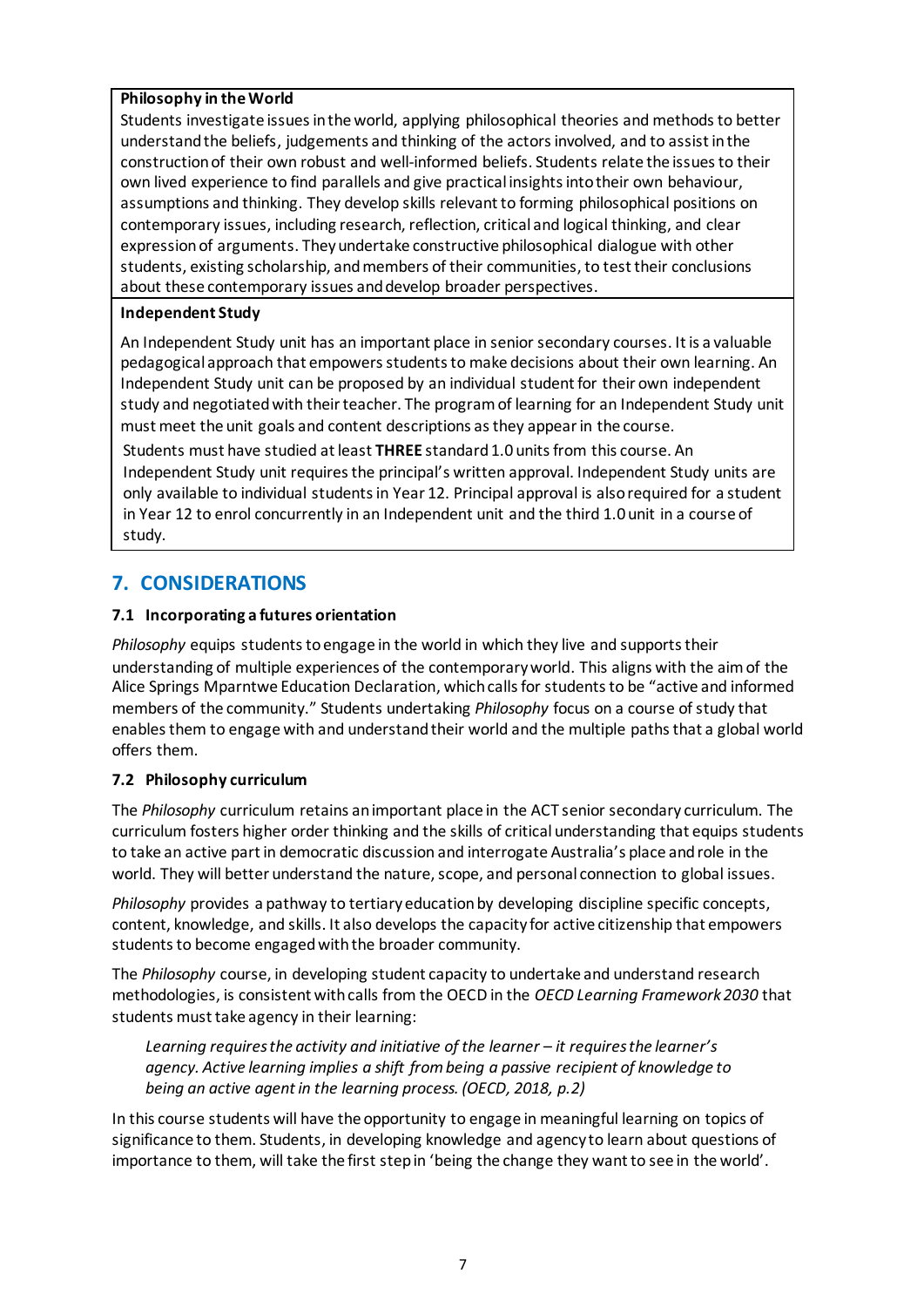Similarly, Australian Education Services argues in *Global Perspectives: A Framework for Global Education in Australian Schools* that "[e]nabling young people to participate in shaping a better future for the world is at the heart of global education".

And further, that

*It emphasises the unity and interdependence of human society, developing a sense of self and appreciation of cultural diversity, affirmation of social justice and human rights, building peace and actions for a sustainable future in different times and places. Global education promotes open-mindedness leading to a new thinking about the world and a predisposition to take action for change. Students learn to take responsibility for their actions, respect and value diversity and see themselves as global citizens who can contribute to a more peaceful, just, and sustainable world.* (Education Services Australia, 2008)

Therefore, "[h]ow schools respond to growing economic interdependence, cultural divides, new digital opportunities and calls for sustainability will have a significant impact on the well-being of all members of the communities they serve" (OECD, 2018). Assisting students to engage actively and critically in their world is then a vital element in preparing them for their future lives. The *Philosophy* senior secondary course is thus well placed to provide students with opportunities to explore critical issues and develop their ethical and conceptual framework for living in a complex, interconnected and changing world.

## **7.3 Equity and opportunity**

The *Philosophy* course provides flexibility and choice for teachers and students. The factors that influence this choice include school and community contexts, local community learning opportunities, contemporary and local issues, and available learning resources.

### **7.4 Connections to other learning areas**

The learning acquired by students in *Philosophy* is interdependent with learning in other areas such as the Sciences, Economics, Politics, Philosophy, Global Studies, History, Geography, the Arts, and English, as *Philosophy* takes texts and data from a range of disciplines as objects of study. Further in exploring epistemology, ethics, contemporary issues and aesthetics, and metaphysics, it builds skills applicable to all subjects. The curriculum for courses will identify where there are links or opportunities to build cross curriculum learning. The connections arise naturally out of the *Philosophy* curriculum.

## **7.5 Role of digital technologies**

Students and teachers integrate a growing range of online information, tools and applications of diverse origins and perspectives. These include digitised online materials such as data sets, books, newspapers, andimages, as well as other online resources including databases, reference works and indexes to library holdings.

#### **7.6 Clarity of curriculum**

The curriculum is substantial and flexible. It is sufficiently rich and descriptive to guide teachers with limited experience but avoids excessive prescription that would hamper experienced teachers from exercising their skills. The curriculum document is expressed clearly in terms that are accessible to a new teacher, while allowing all teachers to enhance it with their interests and expertise.

## **7.7 Breadth and depth of study**

Content descriptions specify the knowledge, understanding and skills that students are expected to learn and that teachers are expected to teach. Teachers are required to develop a program of learning that allows students to demonstrate all the content descriptions.

A program of learning is what a college provides to implement the course for a subject meeting students' needs and interests. It is at the discretion of the teacher to emphasise some content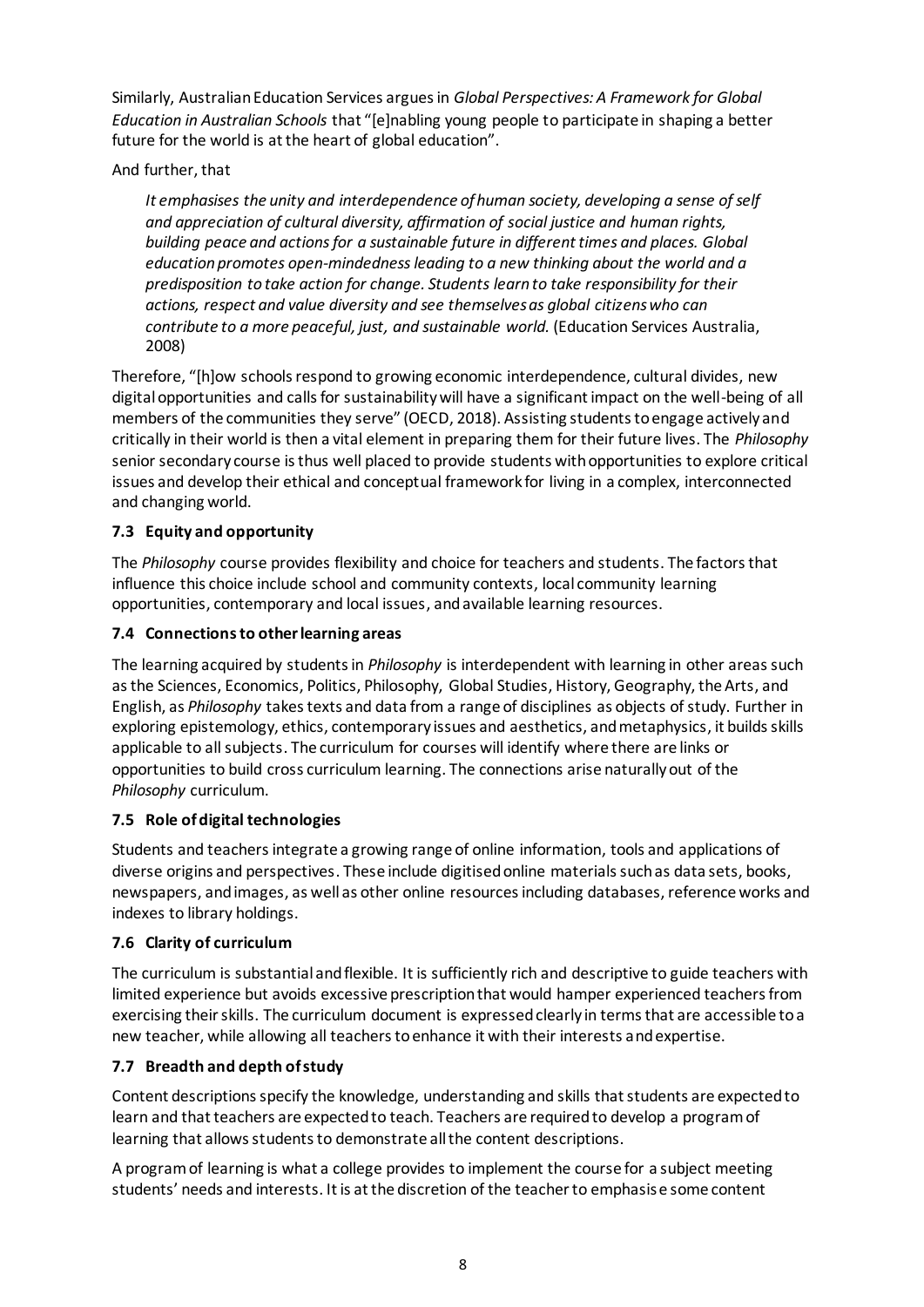descriptions over others. The teacher may teach additional (not listed) content if it meets the specific unit goals providing that it does not duplicate content in other units.

### **7.8 The nature of the learner**

The courses address the needs of diverse learners and cater for Tertiary (T), Accredited (A) and Modified (M) levels of study.

#### **7.9 General capabilities**

Skills and understanding related to personal and social capability, literacy and ICT are further developed and used in *Philosophy*, as are thinking skills and creativity. In addition, capabilities such as self-management, teamwork, intercultural understanding, ethical awareness, and social competence are represented in the coursesin ways appropriate to that area.

### **7.10 Cross curriculum perspectives**

Each of these perspectives, Indigenous education, sustainability, and Australia's links with Asia, are represented in the coursesin ways appropriate to that area. Curriculum documents are explicit as to how the perspectives are dealt with in each course and how links can be made between learning areas. These perspectives mitigate against the tendency for eurocentrism in Philosophy.

# <span id="page-10-0"></span>**8. PEDAGOGY AND ASSESSMENT**

The underpinning beliefs and learning principles for the development of the ACT Board of Senior Secondary School curriculum as are follows:

### **8.1 Underpinning beliefs**

- All students are able to learn
- Learning is a partnership between students and teachers
- Teachers are responsible for advancing student learning.



#### **8.2 Learning Principles**

- 1. Learning builds on existing knowledge, understandings, and skills. *(Prior knowledge)*
- 2. When learning is organised around major concepts, principles, and significant real-world issues, within and across disciplines, it helps students make connections and build knowledge structures.

*(Deep knowledge and connectedness)*

3. Learning is facilitated when students actively monitor their own learning and consciously develop ways of organising and applying knowledge within and across contexts.

*(Metacognition)*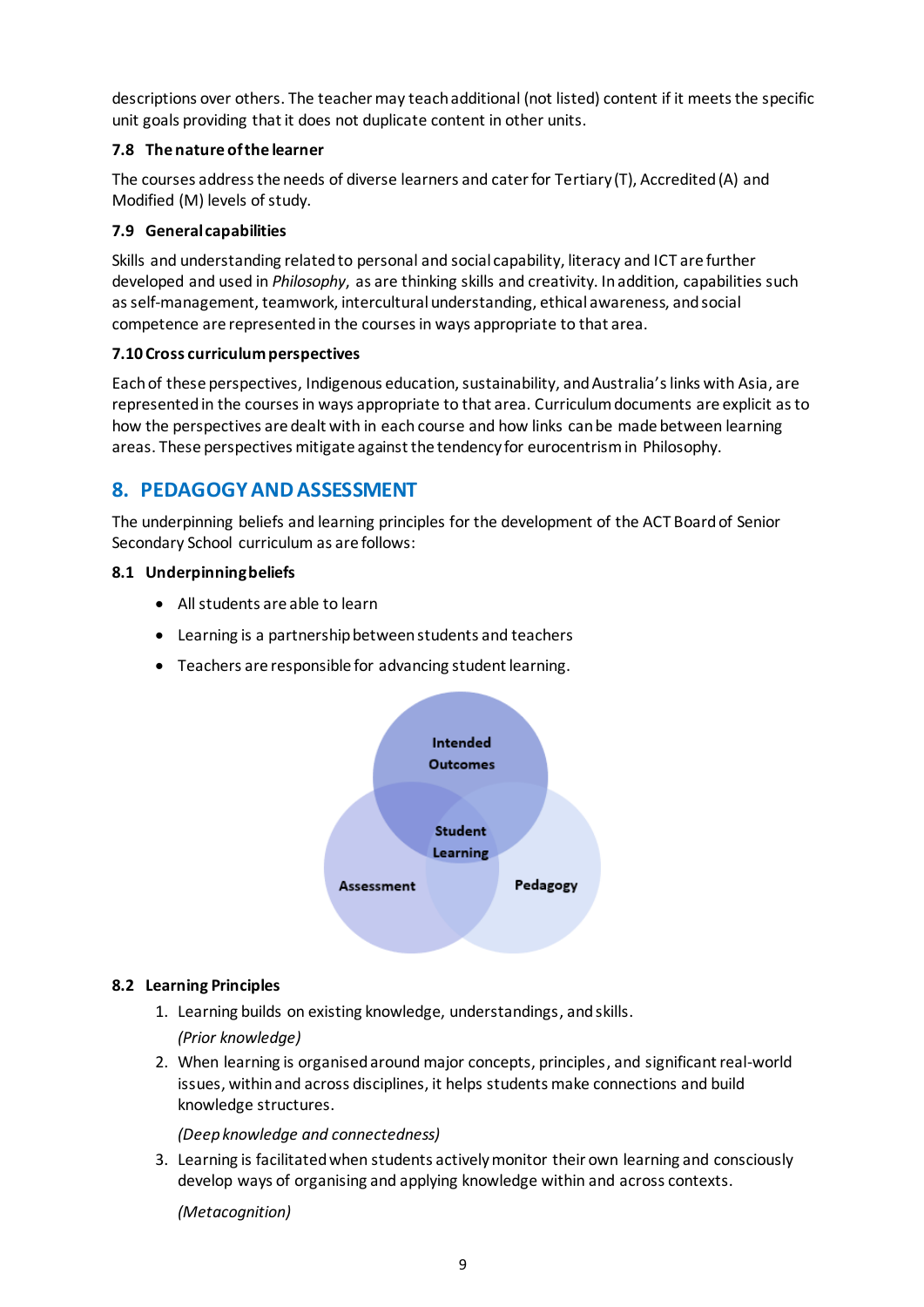4. Learners' sense of self and motivation to learn affects learning.

*(Self-concept)*

5. Learning needs to take place in a context of high expectations.

*(High expectations)*

6. Learners learn in different ways and at different rates.

*(Individual differences)*

7. Different cultural environments, including the use of language, shape learners' understandings and the way they learn.

*(Socio-cultural effects)*

8. Learning is a social and collaborative function as well as an individual one.

*(Collaborative learning)*

9. Learning is strengthened when learning outcomes and criteria for judging learning are made explicit and when students receive frequent feedback on their progress. *(Explicit expectations and feedback).*

# <span id="page-11-0"></span>**9. CONCLUSION**

The *Philosophy* course isto be developed under the *Humanities and Social Sciences Framework*. The study of Humanities and Social Sciences promotes critical and creative thinking and intercultural understanding, equipping young citizens for the demands, challenges, and distinct opportunities of the 21st century. The *Philosophy* course equips students to analyse themselves and their world, and local, national, and global issues and the problems and opportunities that they face in the contemporary world.

# <span id="page-11-1"></span>**10. REFERENCES**

*ACARA, "Intercultural Understandings-General Capabilities", Australian Curriculum, ACARA. [https://www.australiancurriculum.edu.au/f-10-curriculum/general-capabilities/intercultural](https://www.australiancurriculum.edu.au/f-10-curriculum/general-capabilities/intercultural-understanding/)[understanding/](https://www.australiancurriculum.edu.au/f-10-curriculum/general-capabilities/intercultural-understanding/)*

*ACARA, The Shape of the Australian Curriculum Version 4.0, ACARA, October 2012. [https://docs.acara.edu.au/resources/The\\_Shape\\_of\\_the\\_Australian\\_Curriculum\\_v4.pdf,](https://docs.acara.edu.au/resources/The_Shape_of_the_Australian_Curriculum_v4.pdf)*

*[http://docs.acara.edu.au/resources/Australian\\_Curriculum\\_-\\_History.pdf](http://docs.acara.edu.au/resources/Australian_Curriculum_-_History.pdf)*

*ACT Board of Senior Secondary Studies, Humanities and Social Sciences Framework, 2018. [http://www.bsss.act.edu.au/\\_\\_data/assets/pdf\\_file/0017/437300/Humanities\\_and\\_Social\\_Sciences\\_](http://www.bsss.act.edu.au/__data/assets/pdf_file/0017/437300/Humanities_and_Social_Sciences_Framework.pdf) [Framework.pdf](http://www.bsss.act.edu.au/__data/assets/pdf_file/0017/437300/Humanities_and_Social_Sciences_Framework.pdf)*

*Education Services Australia, Global Perspectives; A Framework for Global Education in Australian Schools, Commonwealth of Australia, 2008.*

*Ministerial Council on Education, Employment, Training and Youth Affairs. Melbourne Declaration on Educational Goals for Young Australians, December 2008. [http://www.curriculum.edu.au/verve/\\_resources/National\\_Declaration\\_on\\_the\\_Educational\\_Goals\\_f](http://www.curriculum.edu.au/verve/_resources/National_Declaration_on_the_Educational_Goals_for_Young_Australians.pdf)*

*[or\\_Young\\_Australians.pdf](http://www.curriculum.edu.au/verve/_resources/National_Declaration_on_the_Educational_Goals_for_Young_Australians.pdf)*

*Ministerial Council on Education, Employment, Training and Youth Affairs, Alice Springs (Mparntwe) Education Declaration, Commonwealth Department of Education Skills and Employment. <https://docs.education.gov.au/documents/alice-springs-mparntwe-education-declaration>, 2019*

OECD, Preparing our Youth for an Inclusive and Sustainable World; The OECD PISA global competence framework, OECD, 2018. *[https://www.oecd.org/education/Global-competency-for-an](https://www.oecd.org/education/Global-competency-for-an-inclusive-world.pdf)[inclusive-world.pdf](https://www.oecd.org/education/Global-competency-for-an-inclusive-world.pdf)*